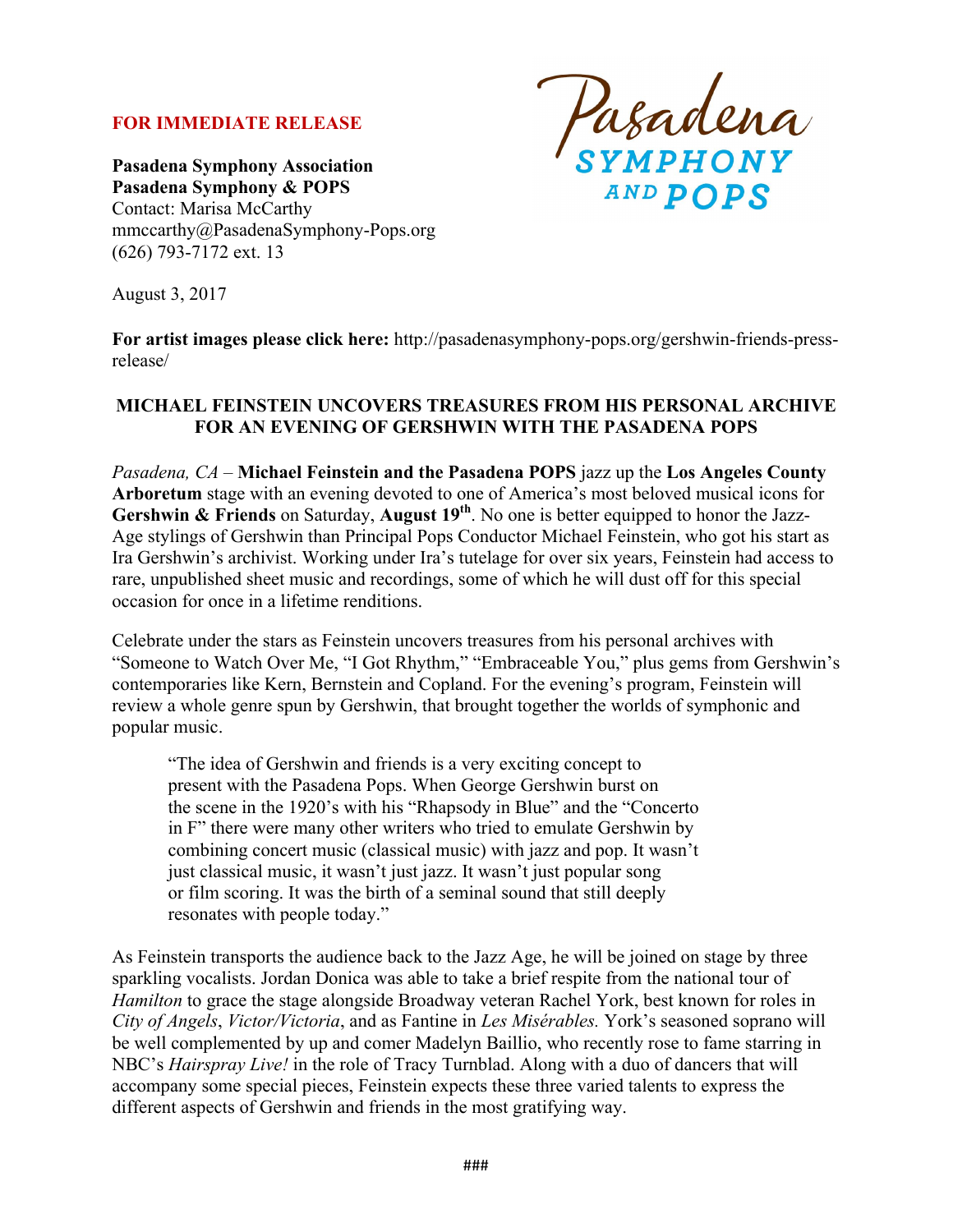All Pasadena POPS concerts are held at the Los Angeles County Arboretum and Botanic Garden. Grounds open for picnicking and dining at 5:30pm and performances begin at 7:30pm. Don't miss the best outdoor dinner party in town with spacious circular table seating with fine linens, or lawn seating for those who want to bring a blanket – each option carries on the tradition of picnic-dining with your family and friends with Pasadena's premier POPS orchestra! Among many venue amenities, concert goers can enjoy pre-ordered gourmet dining packages for on-site pickup just steps from their table from Julienne, Marston's and Claud & Co. The food court hosts mouth-watering food trucks plus specialty ice creams by Choctál, and the venue now offers the convenience of two full beverage centers serving fine wines, beer, coffee and soft drinks.

Audiences get the ultimate outdoor concert experience with large LED video screens to see Michael Feinstein and the orchestra up close, superior sound and the high-quality production value that is a signature of the Pasadena POPS. Patrons may also visit the Pasadena Humane Society's Mobile Adoption Unit, which will be on-site prior to each concert with deserving animals in need of a forever home as part of the Pups for POPS program. For those who want to make a night of it, exclusive hotel packages are available for POPS patrons at Pasadena's landmark Hotel Constance.

The Arboretum is located at 301 North Baldwin Ave., Arcadia, CA. Subscribers may prepurchase parking on-site at the Arboretum, and all concertgoers enjoy free parking at the adjacent Westfield Santa Anita shopping center with complimentary non-stop shuttle service to the Arboretum's main entrance.

Single tickets start at \$25 and are available by calling the box office at (626)-793-7172, online at PasadenaSymphony-Pops.org, or at the Arboretum on the day of the concert.

## **IF YOU GO:**

- **What:** Principal Pops Conductor Michael Feinstein the Pasadena POPS present Gershwin & Friends
- **When:** Saturday, August 19 at 7:30pm
- **Where:** The LA County Arboretum | 301 N Baldwin Ave., Arcadia, CA 91007
- **Cost:** Tickets start at \$25.00
- **Dining:** Gates open at 5:30pm. Guests are welcome to bring their own food and drink or visit one of the many onsite gourmet food vendors.
- **Parking:** Subscribers have the opportunity to purchase onsite Arboretum parking. Single ticket holders may park for free at the Westfield Santa Anita shopping center with free non-stop shuttles to the main gate.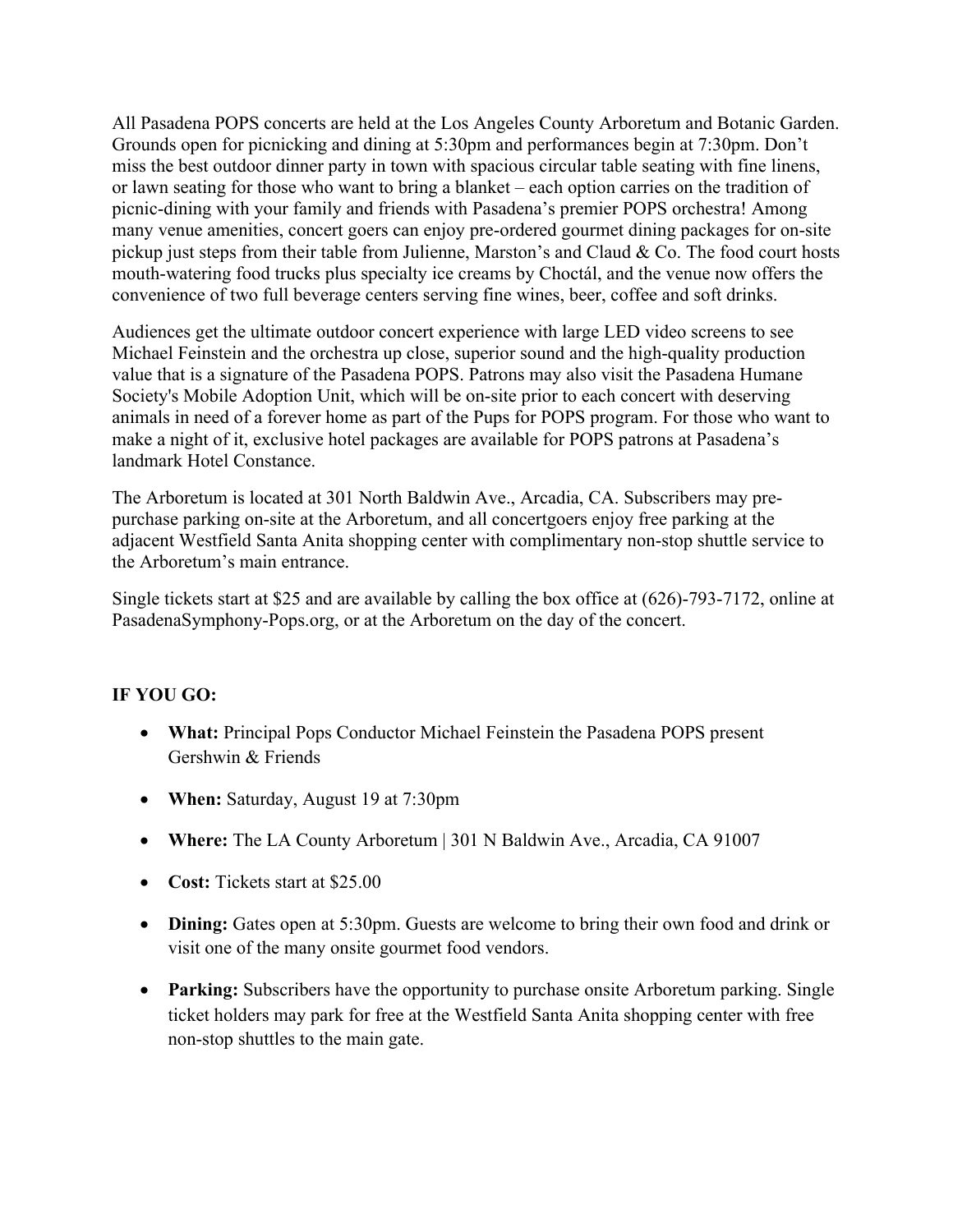## **ABOUT MICHAEL FEINSTEIN Principal Pops Conductor** *Tom & Erika Girardi Chair*

Michael Feinstein has built a dazzling career over the last three decades bringing the music of the Great American songbook to the world. From recordings that have earned him five Grammy Award nominations to his Emmy nominated PBS-TV specials, his acclaimed NPR series and concerts spanning the globe – in addition to his appearances at iconic venues such as The White House, Buckingham Palace, Hollywood Bowl, Carnegie Hall and Sydney Opera House – his work as an educator and archivist define Feinstein as one of the most important musical forces of our time.

In 2007, he founded the Great American Songbook Foundation, dedicated to celebrating the art form and preserving it through educational programs, Master Classes, and the annual High School Songbook Academy. This summer intensive open to students from across the country has produced graduates who have gone on to record acclaimed albums and appear on television programs such as NBC's "America's Got Talent." Michael serves on the Library of Congress' National Recording Preservation Board, an organization dedicated to ensuring the survival, conservation and increased public availability of America's sound recording heritage.

The most recent album from his multi-platinum recording career is *A Michael Feinstein Christmas* from Concord Records. The CD features Grammy Award -winning jazz pianist Alan Broadbent (Paul McCartney, Diana Krall, Natalie Cole). Feinstein earned his fifth Grammy Award nomination in 2009 for *The Sinatra Project*, his CD celebrating the music of "Ol' Blue Eyes." *The Sinatra Project, Volume II: The Good Life* was released in 2011. He released the CDs *The Power Of Two* – collaborating with "Glee" and "30 Rock" star Cheyenne Jackson – and *Cheek To Cheek*, recorded with Broadway legend Barbara Cook. For Feinstein's CD *We Dreamed These Days*, he co-wrote the title song with Dr. Maya Angelou.

His Emmy Award-nominated TV special *Michael Feinstein – The Sinatra Legacy*, which was taped live at the Palladium in Carmel, IN, aired across the country in 2011. The PBS series "Michael Feinstein's American Songbook," the recipient of the ASCAP Deems-Taylor Television Broadcast Award, was broadcast for three seasons and is available on DVD. His most recent primetime PBS-TV Special, "New Year's Eve at The Rainbow Room" *–* written and directed by "Desperate Housewives" creator Marc Cherry *–* aired in 2014. For his nationally syndicated public radio program "Song Travels," Michael interviews and performs alongside of music luminaries such as Bette Midler, Neil Sedaka, Liza Minnelli, Rickie Lee Jones, David Hyde Pierce and more.

Feinstein was named Principal Pops Conductor for the Pasadena Symphony in 2012 and made his conducting debut in June 2013 to celebrated critical acclaim. Under Feinstein's leadership, the Pasadena Pops has quickly become a premier orchestral presenter of the Great American Songbook with definitive performances of rare orchestrations and classic arrangements. He launched an additional Pops series at the Kravis Center for the Performing Arts in Palm Beach,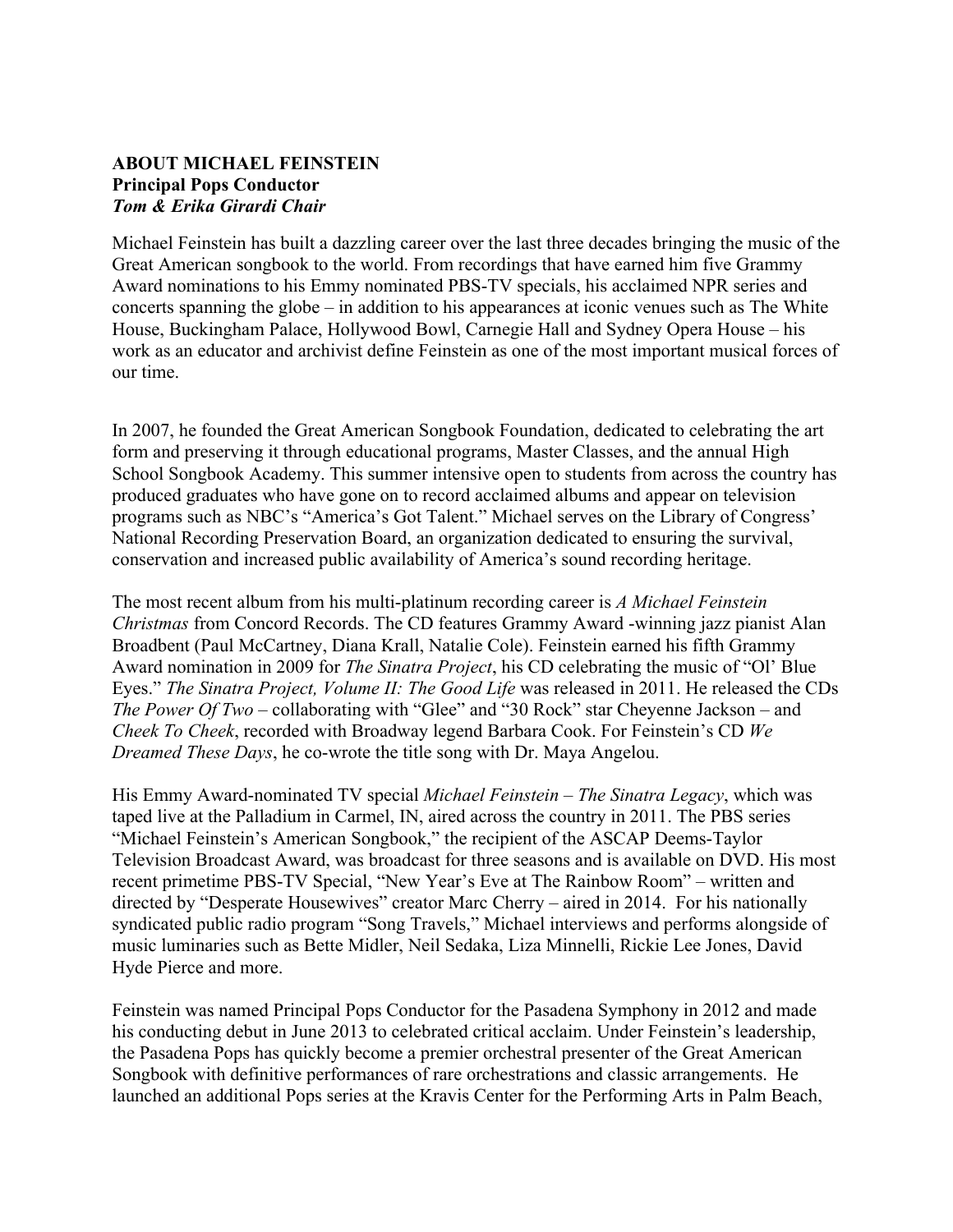Florida in 2014.

Michael's book *The Gershwins and Me* – the *Los Angeles Times* best-seller from Simon & Schuster – features a new CD of Gershwin standards performed with Cyrus Chestnut at the piano.

Feinstein serves as Artistic Director of the Palladium Center for the Performing Arts, a \$170 million, three-theatre venue in Carmel, Indiana, which opened in January 2011. The theater is home to diverse live programming and a museum for his rare memorabilia and manuscripts. Since 1999, he has served as Artistic Director for Carnegie Hall's "Standard Time with Michael Feinstein" in conjunction with ASCAP. In 2010 he became the director of the Jazz and Popular Song Series at New York's Jazz at Lincoln Center.

Feinstein's at the Nikko, Michael's nightclub at San Francisco's Nikko Hotel, has presented the top talents of pop and jazz since 2013. He debuted at Feinstein's/54 Below, his new club in New York, late in 2015. His first venue in New York, Feinstein's at the Regency, featured major entertainers such as Rosemary Clooney, Glen Campbell, Barbara Cook, Diahann Carroll, Jane Krakowski, Lea Michele, Cyndi Lauper, Jason Mraz and Alan Cumming from 1999 to 2012.

He has designed a new piano for Steinway called "The First Ladies," inspired by the White House piano and signed by several former First Ladies. It was first played to commemorate the Ronald Regan centennial on February 6, 2011.

In 2013 Michael released *Change Of Heart: The Songs of Andre Previn* in collaboration with four time Oscar and eleven time Grammy Award-winning composer-conductor-pianist Andre Previn. The album celebrates Previn's pop songs and motion picture classics. Earlier album highlights include *Hopeless Romantics*, a songbook of classics by Michael's late friend Harry Warren, recording with legendary jazz pianist George Shearing. His album with songwriting icon Jimmy Webb, *Only One Life – The Songs of Jimmy Webb*, was named one of "10 Best CDs of the Year" by *USA Today*.

Feinstein received his fourth Grammy nomination for *Michael Feinstein with the Israel Philharmonic Orchestra*, his first recording with a symphony orchestra. The year before, Rhino/Elektra Music released *The Michael Feinstein Anthology*, a two-disc compilation spanning 1987 to 1996 and featuring old favorites and previously-unreleased tracks.

Michael was born and raised in Columbus, Ohio, where he started playing piano by ear as a 5 year-old. After graduating from high school, he moved to Los Angeles when he was 20. The widow of legendary concert pianist-actor Oscar Levant introduced him to Ira Gershwin in July 1977. Feinstein became Gershwin's assistant for six years, which earned him access to numerous unpublished Gershwin songs, many of which he has since performed and recorded.

Gershwin's influence provided a solid base upon which Feinstein evolved into a captivating performer, composer and arranger of his own original music. He also has become an unparalleled interpreter of music legends such as Irving Berlin, Jerome Kern, Johnny Mercer, Duke Ellington and Harry Warren. Feinstein has received three honorary doctorates.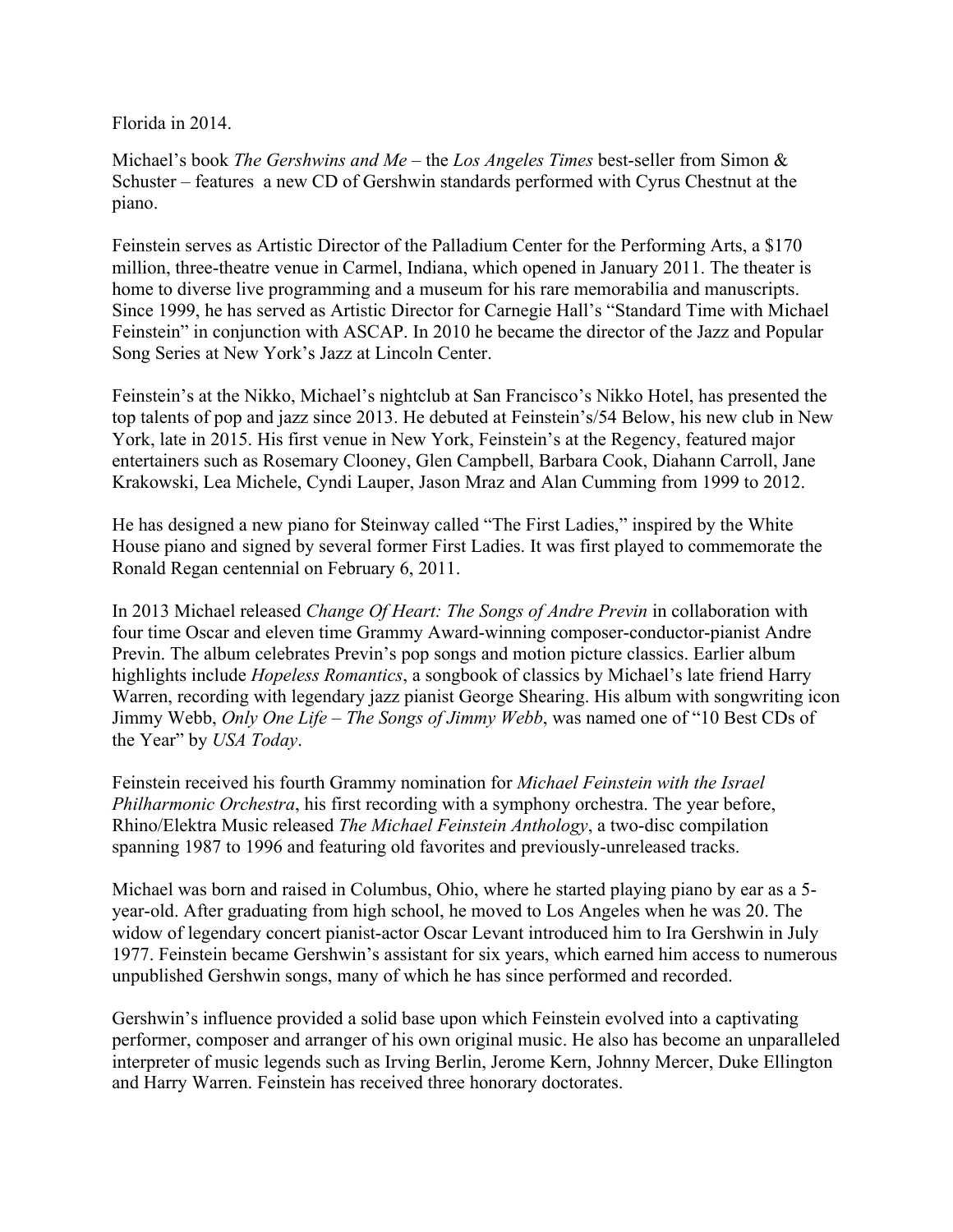Through his live performances, recordings, film and television appearances, and his songwriting (in collaboration with Alan and Marilyn Bergman, Lindy Robbins, Bob Merrill and Marshall Barer), Feinstein is an all-star force in American music.

For more information, please visit **www.MichaelFeinstein.com**.

#### **Madelyn Baillio Soloist**

Hailing from League City, Texas, Madelyn Baillio served as the 2014 Songbook Youth Ambassador. A sophomore at Marymount Manhattan College in New York City, she recently starred as Dracula in Dracula, the Musical and Winnifred in Once upon a Mattress at the York Theatre.

This past year Madelyn performed to capacity audiences at venues such as the Kennedy Center, the Grand 1894 Opera House, Carnegie Hall, Lincoln Center, and Birdland Jazz Club with Michael Feinstein. She also appeared on Hairspray Live! in 2016.

# **Jordan Donica**

#### **Soloist**

Jordan Donica is currently starring as Marquis de Lafayette and Thomas Jefferson in the national tour of Hamilton. A native of Indianapolis, Indiana, Jordan just completed a run starring as the leading man, Raoul, Vicomte de Chagny, in the historic Broadway production of The Phantom of the Opera.

Jordan is a recent graduate of Otterbein University, where he graduated with a BFA in Musical Theatre Cum Laude. While at Otterbein, Jordan was seen as Valjean in Les Mis, JP Finch in How to Succeed..., Algernon Moncrieff in The Importance of Being Earnest, the Wolf/Cinderella's Prince in Into the Woods, and Benedick in Much Ado About Nothing. Jordan also directed the 2015 Festival Play Little Prints, a new student work that he is currently working on with playwright Anna Mulhall. Regional Credits include: Jesus in Jesus Christ Superstar (Weathervane Playhouse), Ensemble in South Pacific (Utah Shakespeare Festival), Featured Performer in The Greenshow (USF), Captain/Hennessy in Dames at Sea (Otterbein Summer Theatre), and Romeo in Romeo and Juliet (Noblesville Shakespeare in the Park, Indianapolis Mitty Most Impressive Actor award 2013) . Jordan's Film credits include Coda: An Independent Film by Abe Purvis. Family is everything to Jordan, because without

## **RACHEL YORK Soloist**

**RACHEL YORK** is a dynamic and versatile actress and singer. Ms. York is best known for her critically acclaimed Broadway performances in *City of Angels*, *Les Misérables, Victor/Victoria* (Drama Desk Award) with Dame Julie Andrews, *The Scarlet Pimpernel*, *Sly Fox with* Richard Dreyfuss, *Dirty Rotten Scoundrels*, and most recently *Disaster! The Musical*. She also turned heads on television with her courageous portrayal of Lucille Ball in the CBS movie, *Lucy*.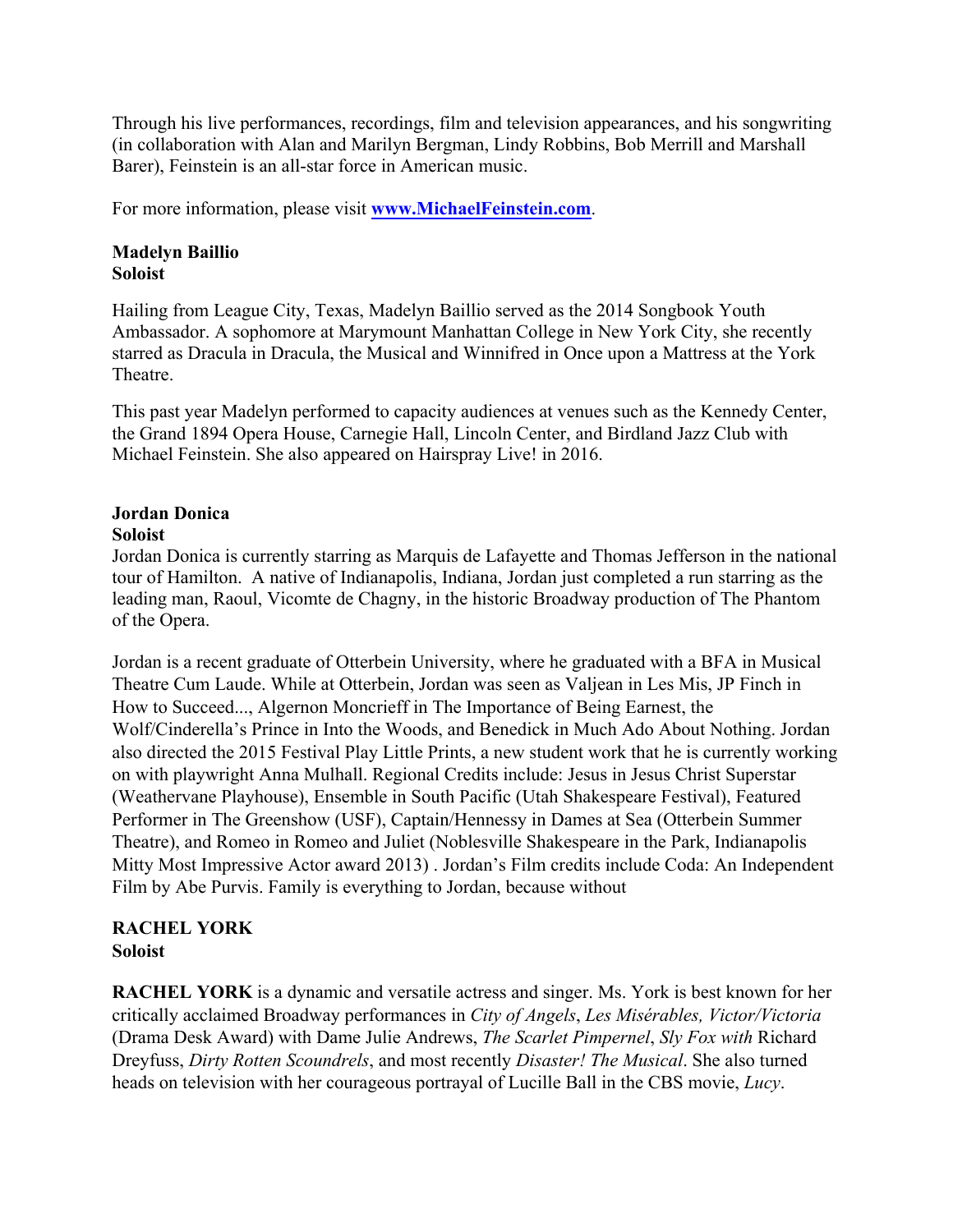On tour and regionally, Ms. York has earned accolades, most recently as Reno Sweeney in the national tour of the Tony-winning revival *Anything Goes* (Helen Hayes Award). She also earned rave reviews in the dual roles of Edith Bouvier Beale and "Little" Edie Beale in this last summer's Los Angeles production of *Grey Gardens* opposite Betty Buckley. Additionally, Ms. York starred in the national tour of *Camelot* (Carbonell Award) opposite Michael York, *Putting It Together* (Manhattan Theatre Club) also with Julie Andrews, the National and London tours of *Kiss Me, Kate* (PBS), *Dessa Rose* at Lincoln Center, *Turn of the Century* opposite Jeff Daniels at the Goodman Theatre in Chicago, *The Odd Couple* with Jason Alexander and Martin Short in Los Angeles, and many others. She can be seen opposite Cristin Milioti in the new film *It Had to Be You*.

In concert, Ms. York has been a soloist worldwide including appearances with the New York Pops; the National Symphony and the Pittsburgh Symphony under the direction of conductor Marvin Hamlisch; the Los Angeles Philharmonic; The Philly Pops; Utah Symphony; Minnesota Orchestra; Detroit Symphony; St. Louis Symphony; San Francisco Symphony; San Diego Symphony, Jerusalem Philharmonic, among many others. Earlier this year, Ms. York shared the stage as guest soloist with Michael Feinstein at Carnegie Hall.

Television appearances include *The Mick, Power*, *Elementary*, *Hannah Montana, Frasier, Reba, Numb3rs, Close to Home, Spin City,* and *Diagnosis Murder*.

Ms. York's solo album, *Let's Fall in Love*, was named one of the Top Ten Vocal CDs of the year by Talkin' Broadway. For more information, please visit Rachel York on the web at www.rachelyork.com or on Twitter @TheRachelYork.

## **ABOUT THE PASADENA SYMPHONY ASSOCIATION**

Recent Acclaim for the Pasadena Symphony and POPS

*"The Pasadena Symphony signals a new direction…teeming with vitality...dripping with opulent, sexy emotion." Los Angeles Times.* 

*"...full of pulsating energy from first note to last... the strings were lushly resonant, the wind principals were at the top of their games, and the brass rang out with gleaming vigor." – Pasadena Star News.*

Formed in 1928, the Pasadena Symphony and POPS is an ensemble of Hollywood's most talented, sought after musicians. With extensive credits in the film, television, recording and orchestral industry, the artists of Pasadena Symphony and POPS are the most heard in the world.

The Pasadena Symphony and POPS performs in two of the most extraordinary venues in the United States: Ambassador Auditorium, known as the *Carnegie Hall of the West,* and the luxuriant Los Angeles Arboretum & Botanic Garden. Internationally recognized, Grammynominated conductor, David Lockington, serves as the Pasadena Symphony Association's Music Director, with performance-practice specialist Nicholas McGegan serving as Principal Guest